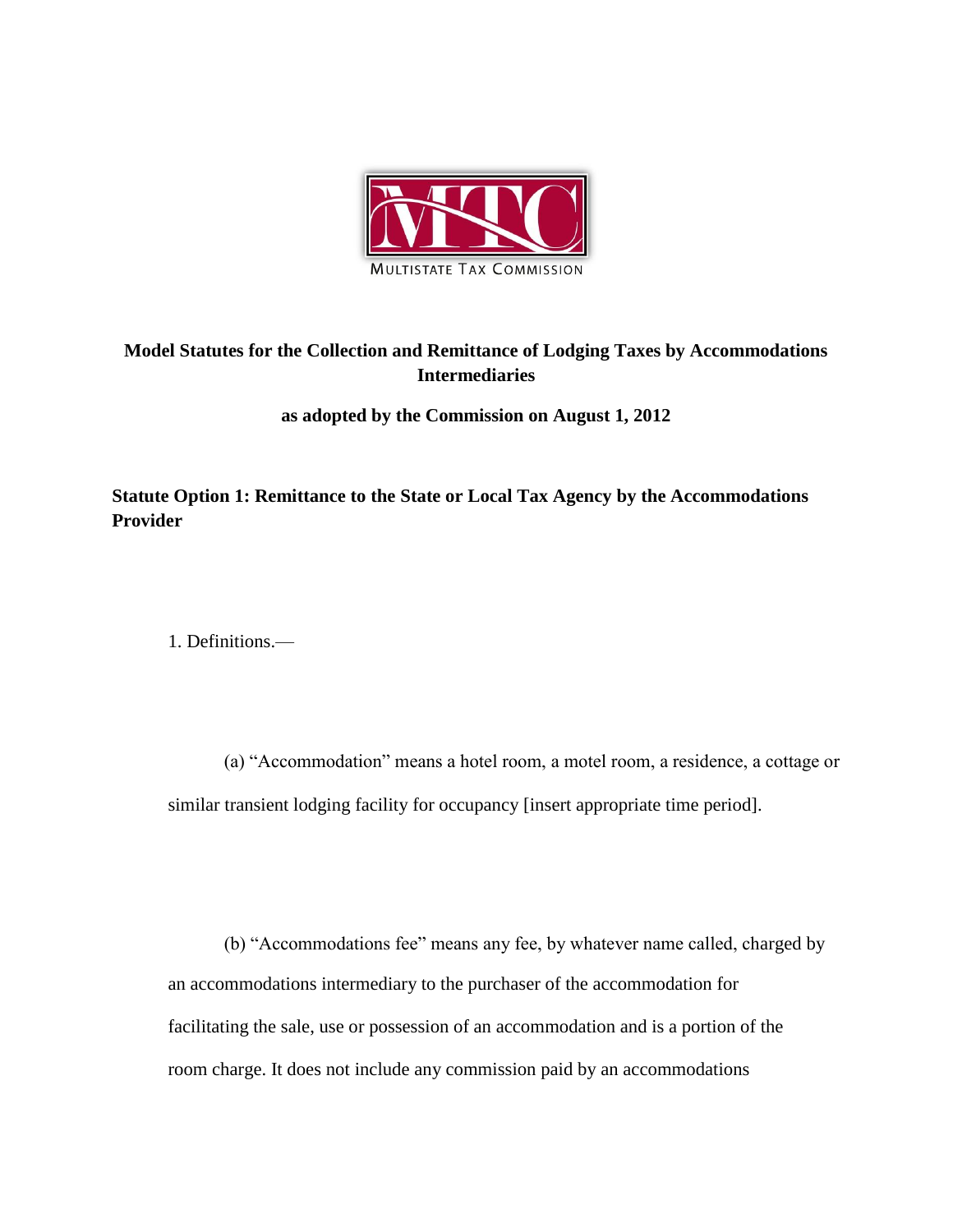provider to a person or entity for facilitating the sale, use or possession of an accommodation.

(c) "Accommodations intermediary" means any person or entity, other than an accommodations provider, that facilitates the sale, use or possession of an accommodation, and charges a room charge to the general public. For purposes of this definition, the term "facilitates the sale, use or possession" means brokering, coordinating or in any other way arranging for the purchase, sale, use or possession of accommodations by the general public.

(d) "Accommodations provider" means any person or entity that owns, operates or manages accommodations, and makes them available for sale, use or possession to the general public for compensation.

(e) "Discount room charge" means the amount charged by the accommodations provider to the accommodations intermediary for an accommodation excluding any applicable tax.

(f) "Room charge" means the full retail price charged for the sale, use or possession of an accommodation, including any accommodation fee, before taxes.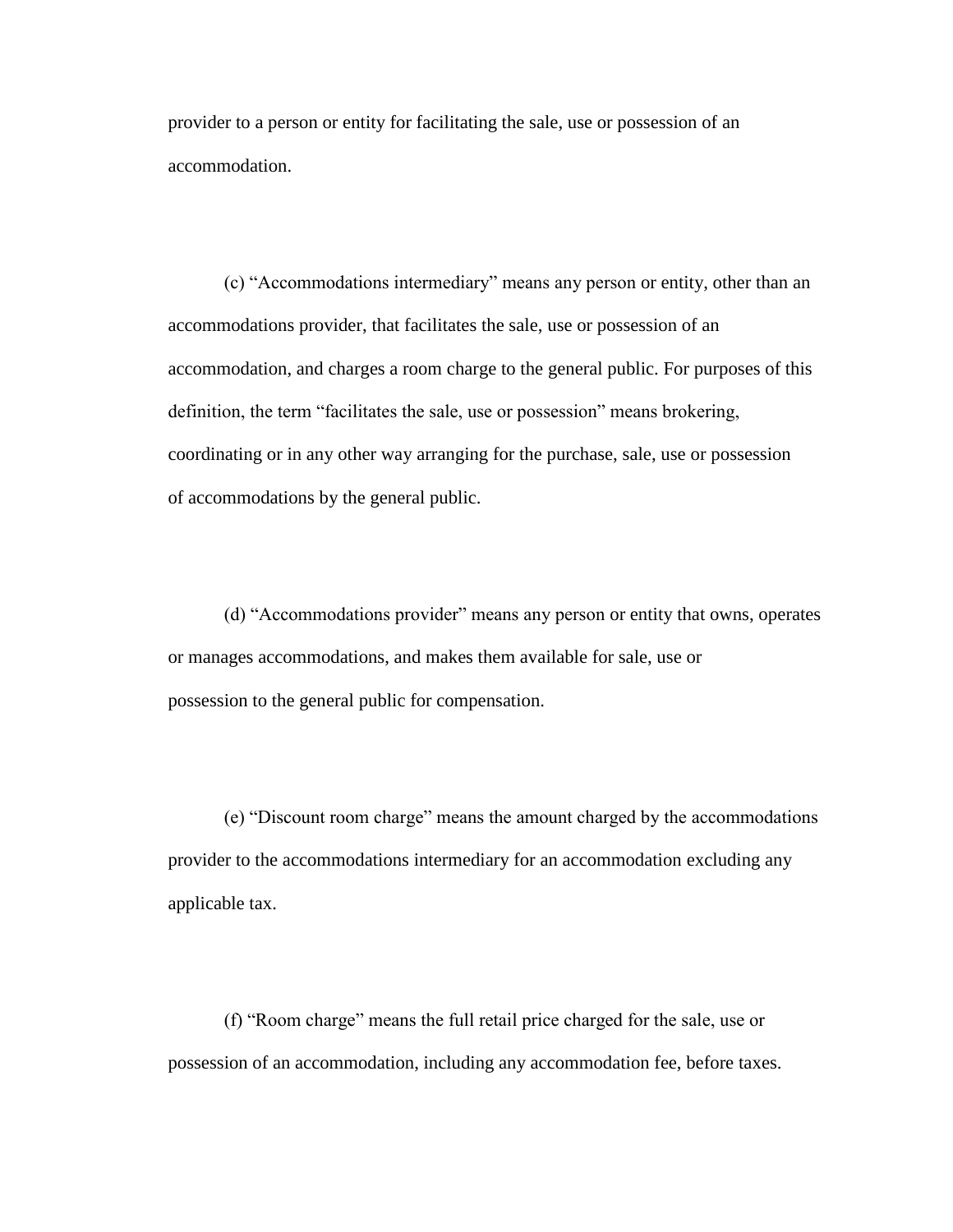(g) A "travel package" means an accommodation bundled with one or more separate components such as air transportation, car rental or similar items and charged for a single retail price.

2. Collection and Remittance.—

(a) An accommodations intermediary shall be responsible for the collection of tax imposed by [cite to applicable code section(s)] on the room charge and shall be required to separately state to the purchaser of the accommodation the specific amount of tax charged or collected on a sales slip, invoice, receipt or other statement of the room charge given to the purchaser prior to the purchaser's completion of his or her occupancy.

(b) An accommodations intermediary shall report to the accommodations provider the room charge and remit to the accommodations provider the tax due and collected on the room charge.

(c) An accommodations provider shall collect and remit to the [state or local tax agency] the tax due on the room charge.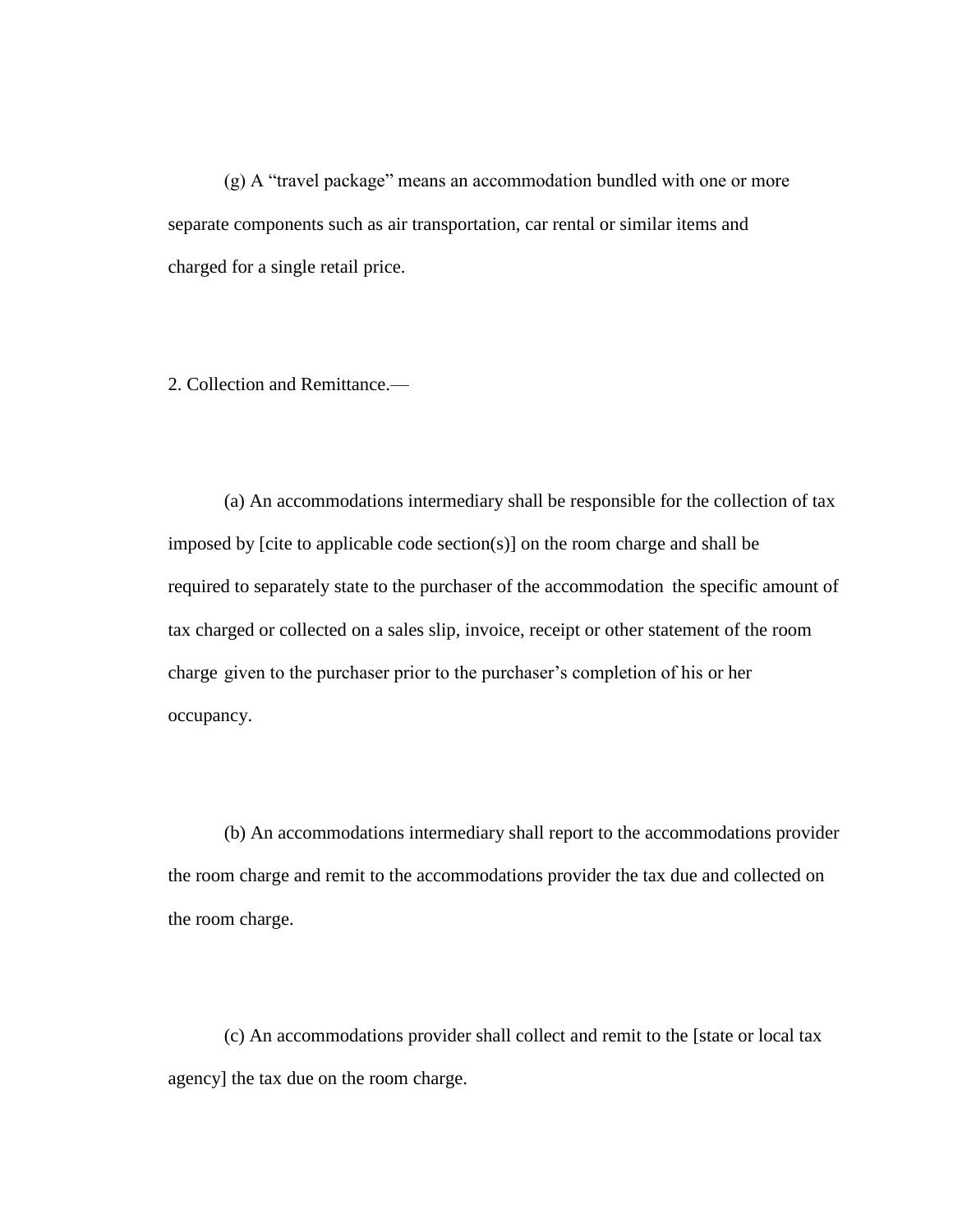(d) The room charge that is part of a travel package may be determined by the accommodation intermediary by reasonable and verifiable standards from the accommodation intermediary's books and records that are kept in the regular course of business including, but not limited to, non-tax purposes.

3. Safe Harbor.—

(a) The [state or local tax agency] may waive otherwise applicable penalty [and interest] if an [accommodations intermediary or accommodations provider] applies an incorrect tax rate to the room charge. This waiver only applies for [insert appropriate time period] after any tax rate change.

(b) No assessment shall be made against an accommodations provider for any tax due on an accommodations fee that was not remitted to the accommodations provider by the accommodations intermediary. An assessment for unpaid tax associated with the intermediary's accommodations fee may only be pursued against an accommodations intermediary. If the accommodations intermediary provides sufficient evidence that tax due was properly remitted to the accommodations provider, the accommodations provider shall be held liable for the tax due but not remitted.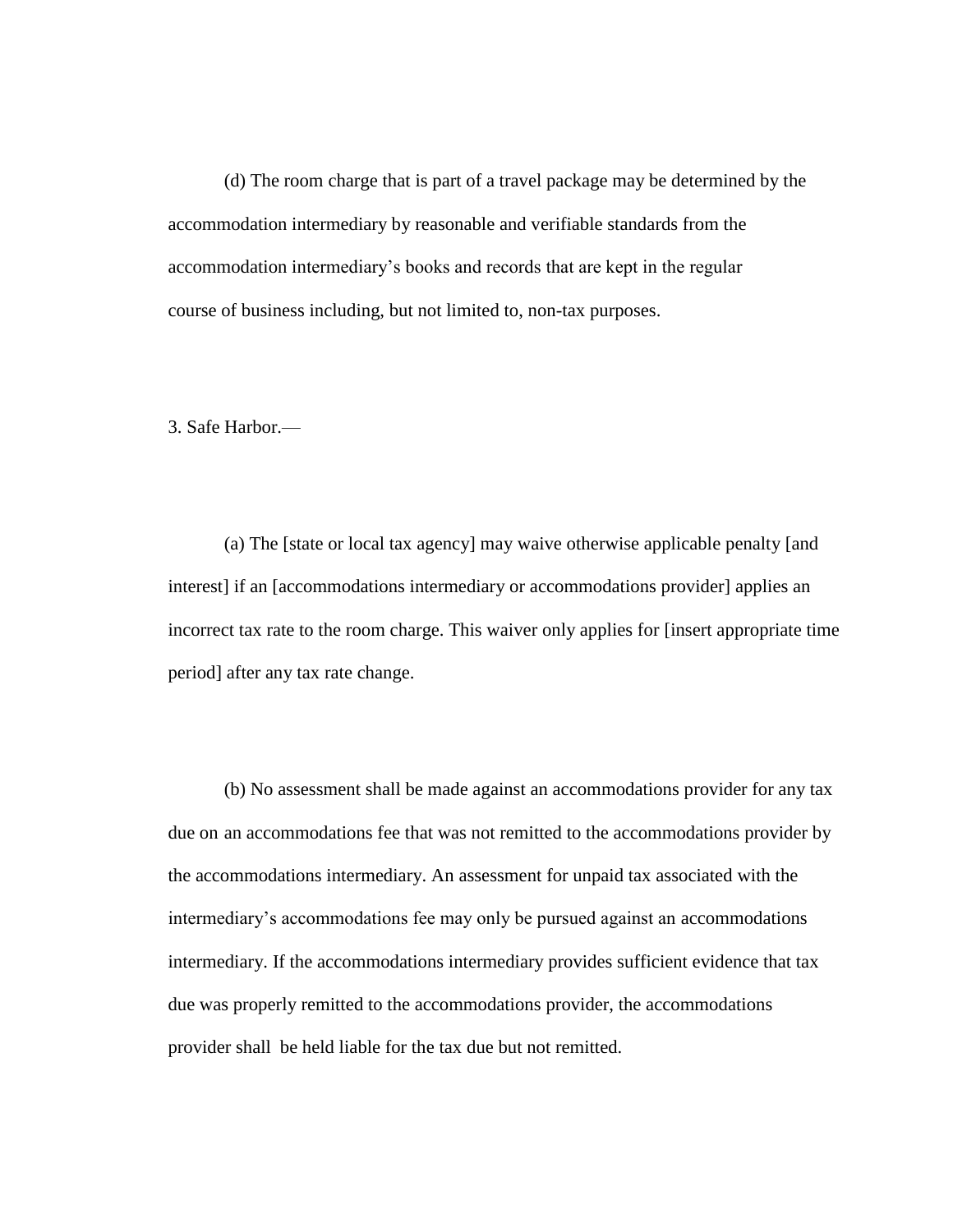4. No Inference.—

This [model statute] imposes no tax liability and is only intended to provide guidance relating to the proper tax collection and remittance responsibilities of accommodations intermediaries. As such, no inference shall be drawn relating to the tax liability of any purchaser of accommodations under applicable law.

Optional example:

Accommodations Provider (Provider) furnishes a one-night accommodation to a purchaser who booked the accommodations through Accommodations Intermediary (Intermediary). The Provider bills the Intermediary for a discount room charge of \$80.00. The room charge is \$100.00, which includes a \$20.00 accommodations fee. A 5% tax applied to the discount room charge is \$4.00 and applied to the accommodations fee is \$1.00. The total price charged to the purchaser, including tax, is \$105.00, which is the sum of the discount room charge, the accommodations fee and the \$5.00 tax (\$100 room charge + [5% tax rate x \$100.00 room charge]  $= $105.00$  price to purchaser.)

Intermediary remits \$5.00 tax  $(5\%$  tax rate x \$80.00 discount room charge = \$4.00 tax) + (5% tax rate x \$20.00 accommodations fee  $=$  \$1.00)] to the Provider. Provider remits the \$5.00 tax to the [state or local tax agency].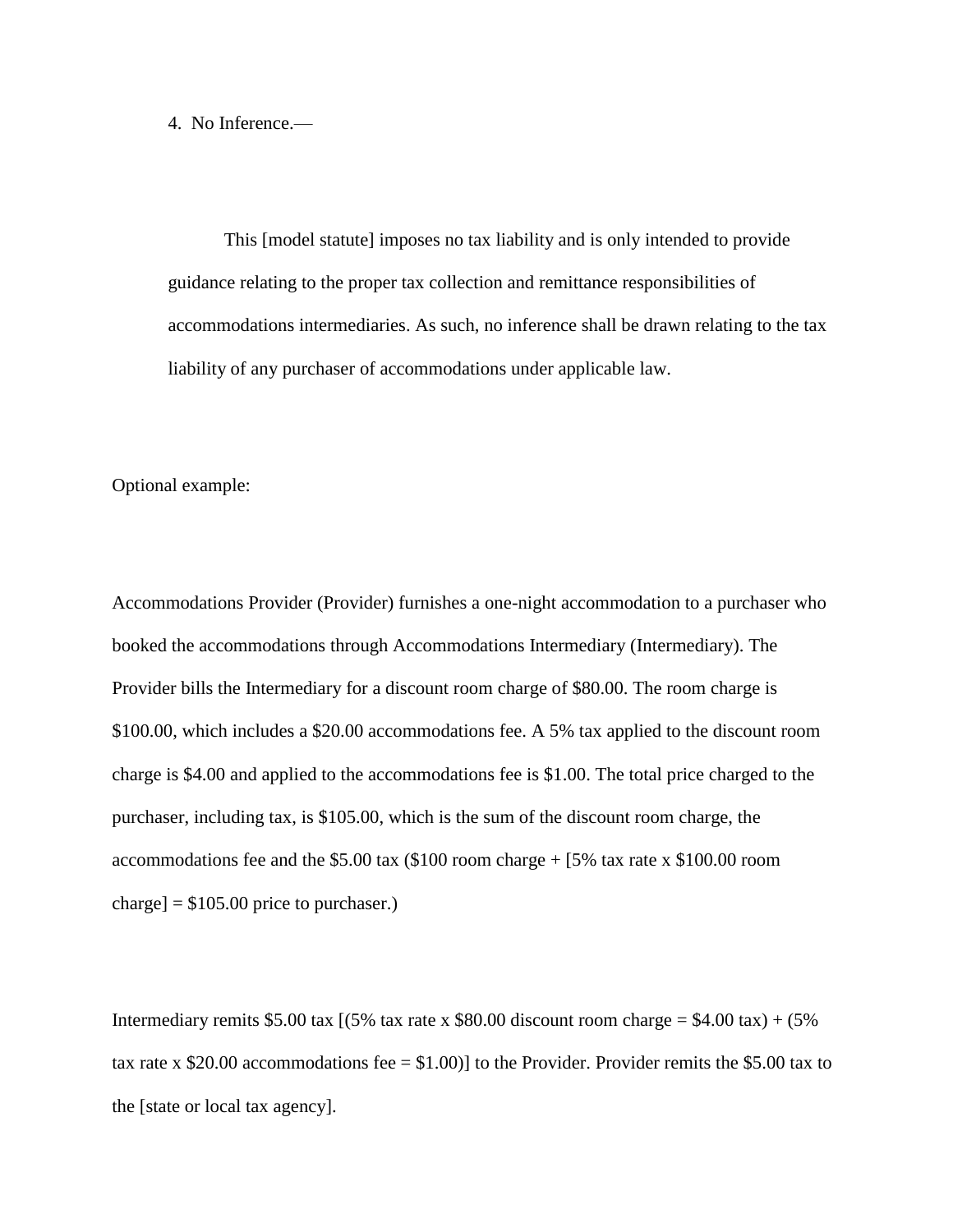| \$80.00  |          | Discount room charge                                                                        |
|----------|----------|---------------------------------------------------------------------------------------------|
| \$20.00  |          | <b>Accommodations Fee</b>                                                                   |
|          | \$100.00 | Room Charge                                                                                 |
|          |          |                                                                                             |
| \$4.00   |          | Tax on Discount Room Charge remitted by Intermediary<br>to Provider = $(5\% \times $80.00)$ |
| \$1.00   |          | Tax on accommodations fee remitted by Intermediary to<br>Provider = $(5\% \times $20.00)$   |
|          | \$5.00   | Total tax on room charge remitted by Provider to [state<br>or local tax agency]             |
|          |          |                                                                                             |
| \$105.00 |          | Price of accommodations to purchaser including tax<br>charged by Provider and Intermediary  |

**Statute Option 2: Remittance to the State or Local Tax Agency by the Accommodations Provider and the Intermediary**

1. Definitions.—

(a) "Accommodation" means a hotel room, a motel room, a residence, a cottage or similar transient lodging facility for occupancy [insert appropriate time period].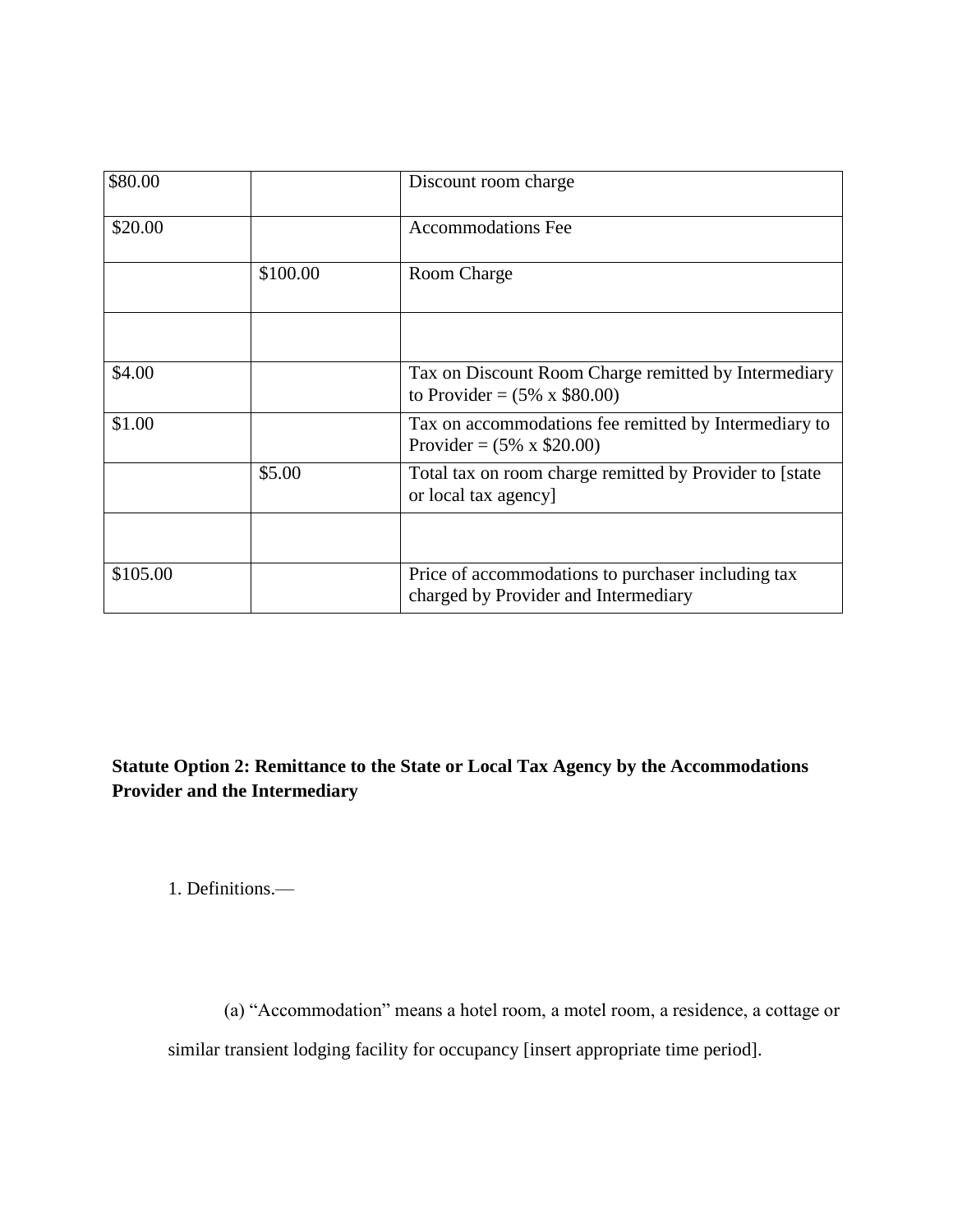(b) "Accommodations fee" means any fee, by whatever name called, charged by an accommodations intermediary to the purchaser of the accommodation for facilitating the sale, use or possession of an accommodation and is a portion of the room charge. It does not include any commission paid by an accommodations provider to a person or entity for facilitating the sale, use or possession of an accommodation.

(c) "Accommodations intermediary" means any person or entity, other than an accommodations provider, that facilitates the sale, use or possession of an accommodation, and charges a room charge to the general public. For purposes of this definition, the term "facilitates the sale, use or possession" means brokering, coordinating or in any other way arranging for the purchase, sale, use or possession of accommodations by the general public.

(d) "Accommodations provider" means any person or entity that owns, operates or manages accommodations, and makes them available for sale, use or possession to the general public for compensation.

(e) "Discount room charge" means the amount charged by the accommodations provider to the accommodations intermediary for an accommodation excluding any applicable tax.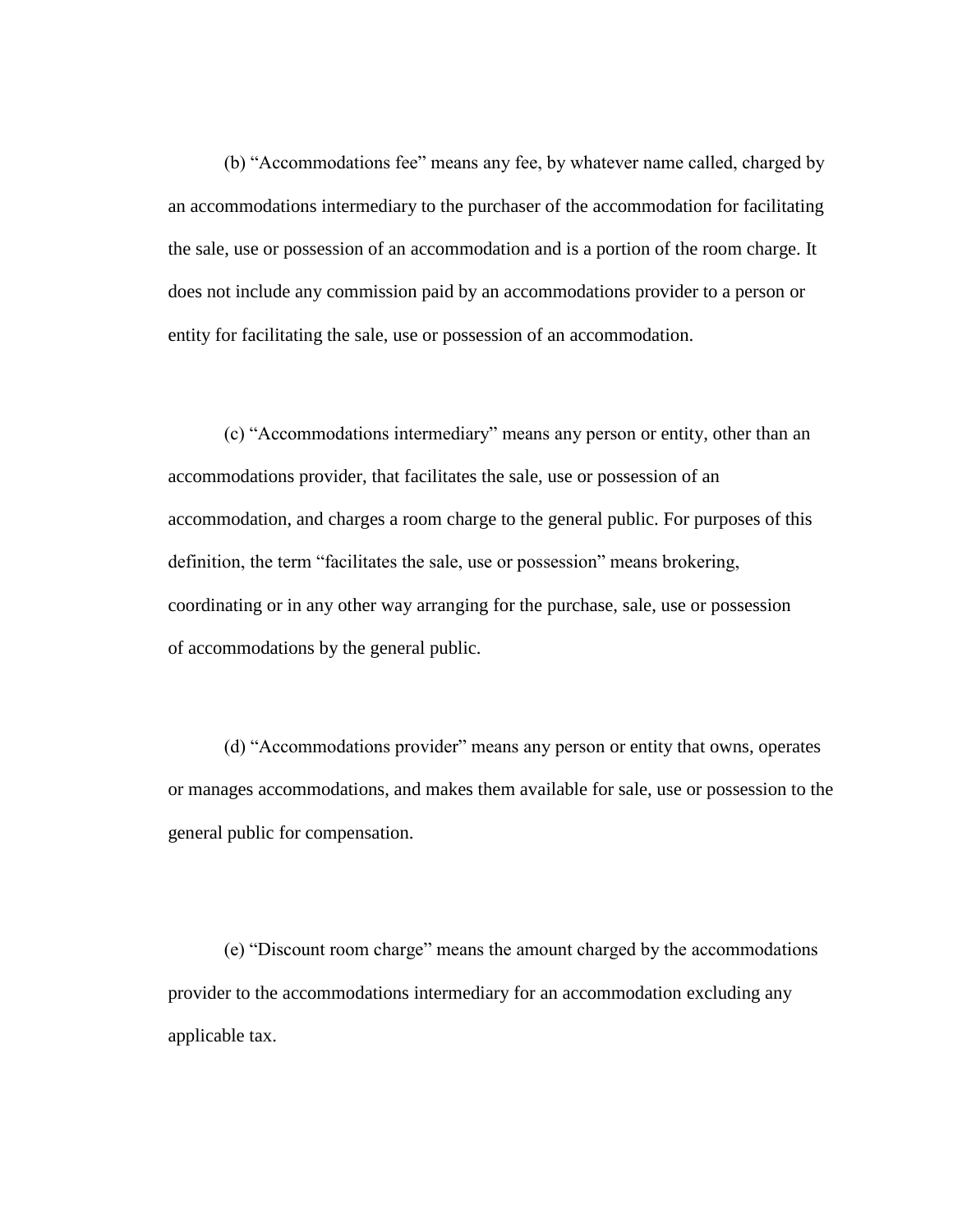(f) "Room charge" means the full retail price charged for the sale, use or possession of an accommodation, including any accommodation fee, before taxes.

(g) A "travel package" means an accommodation bundled with one or more separate components such as air transportation, car rental or similar items and charged for a single retail price.

2. Collection and Remittance.—

(a) An accommodations intermediary shall be responsible for the collection of tax imposed by [cite to applicable code section(s)] on the room charge and shall be required to separately state to the purchaser of the accommodation the specific amount of tax charged or collected on a sales slip, invoice, receipt or other statement of the room charge given to the purchaser prior to the purchaser's completion of his or her occupancy.

(b) An accommodations intermediary shall remit to the [state or local tax agency] the tax due and collected on the accommodations fee.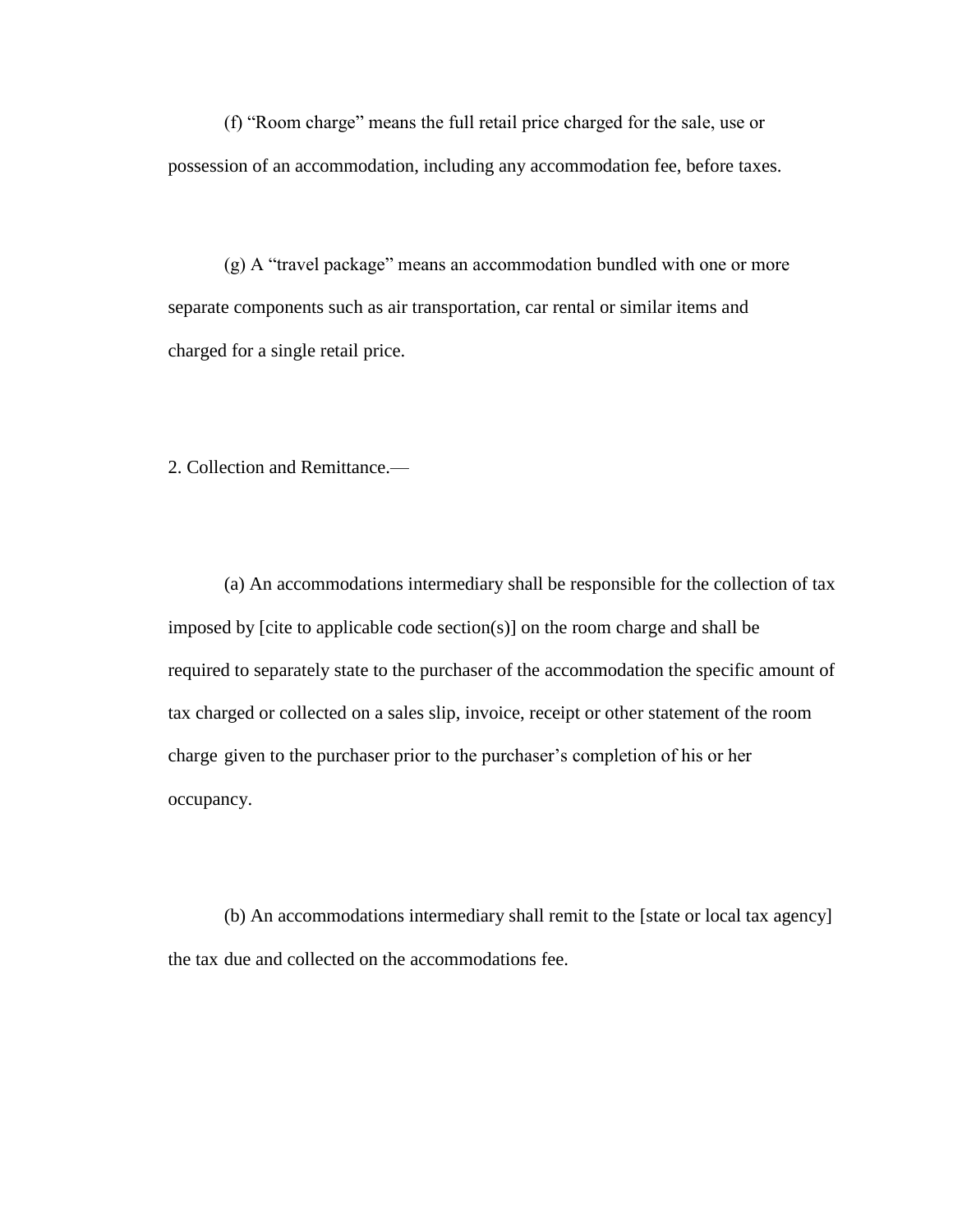(c) An accommodations intermediary shall remit to the accommodations provider the tax due and collected on the discount room charge.

(d) An accommodations provider shall collect and remit to the [state or local tax agency] the tax due on the discount room charge.

(e) The room charge that is part of a travel package may be determined by the accommodations intermediary by reasonable and verifiable standards from the accommodations intermediary's books and records that are kept in the regular course of business including, but not limited to, non-tax purposes.

3. Safe Harbor.—

(a) The [state or local tax agency] may waive otherwise applicable penalty [and interest] if an [accommodations intermediary or accommodations provider] applies an incorrect tax rate to the room charge. This waiver only applies for [insert appropriate time period] after any tax rate change.

(b) No assessment shall be made against an accommodations provider for any tax due on an accommodations fee that was not remitted to the accommodations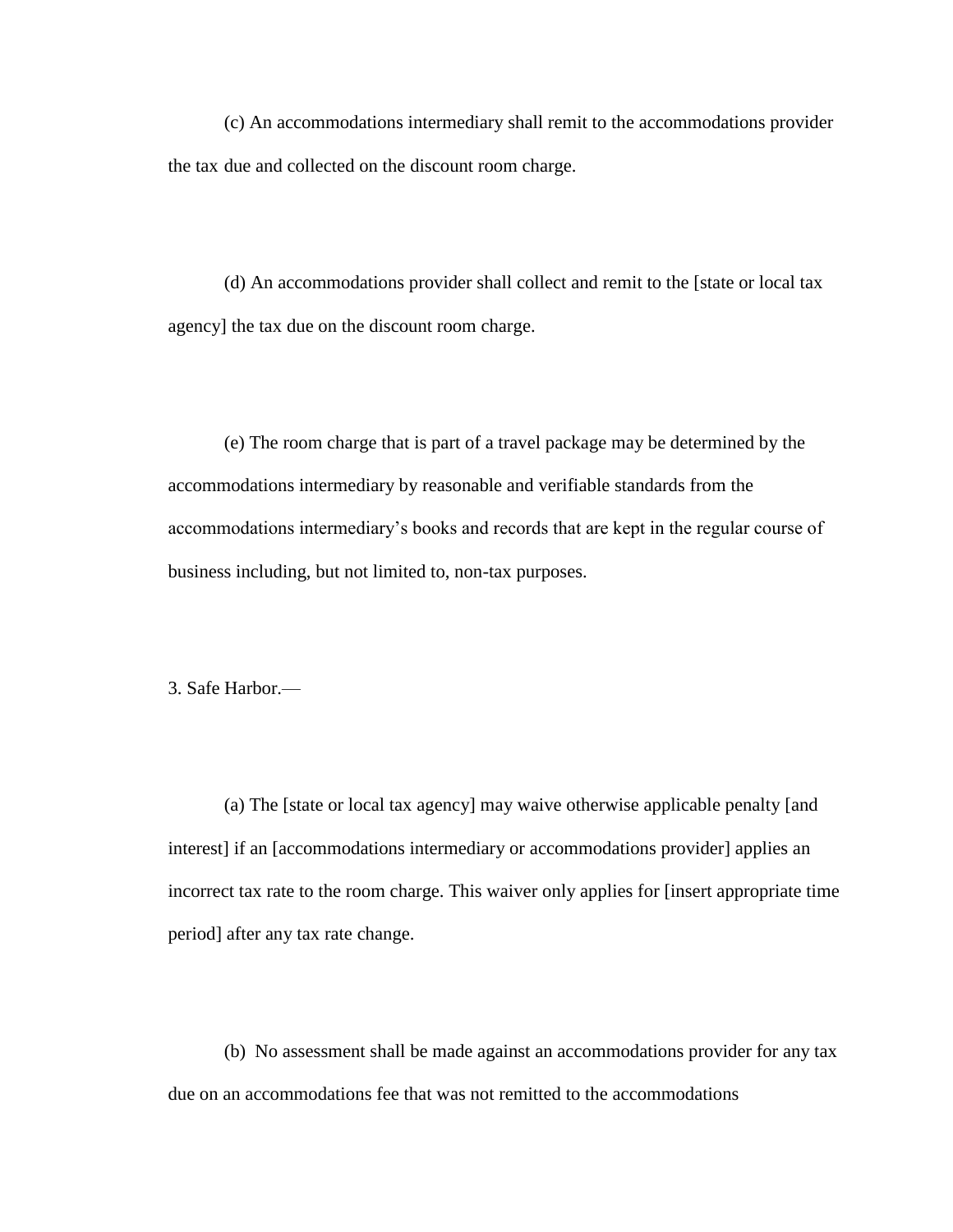provider by the accommodations intermediary. An assessment for unpaid tax associated with the intermediary's accommodations fee may only be pursued against an accommodations intermediary.

(c) No assessment shall be made against an accommodations intermediary for tax due on the discount room charge if the intermediary collected the tax and remitted it to the accommodations provider. An assessment for unpaid tax associated with the discount room charge paid to an accommodations provider may only be pursued against the accommodations provider.

4. No Inference.—

This [model statute] imposes no tax liability and is only intended to provide guidance relating to the proper tax collection and remittance responsibilities of accommodations intermediaries. As such, no inference shall be drawn relating to the tax liability of any purchaser of accommodations under applicable law.

Optional Example: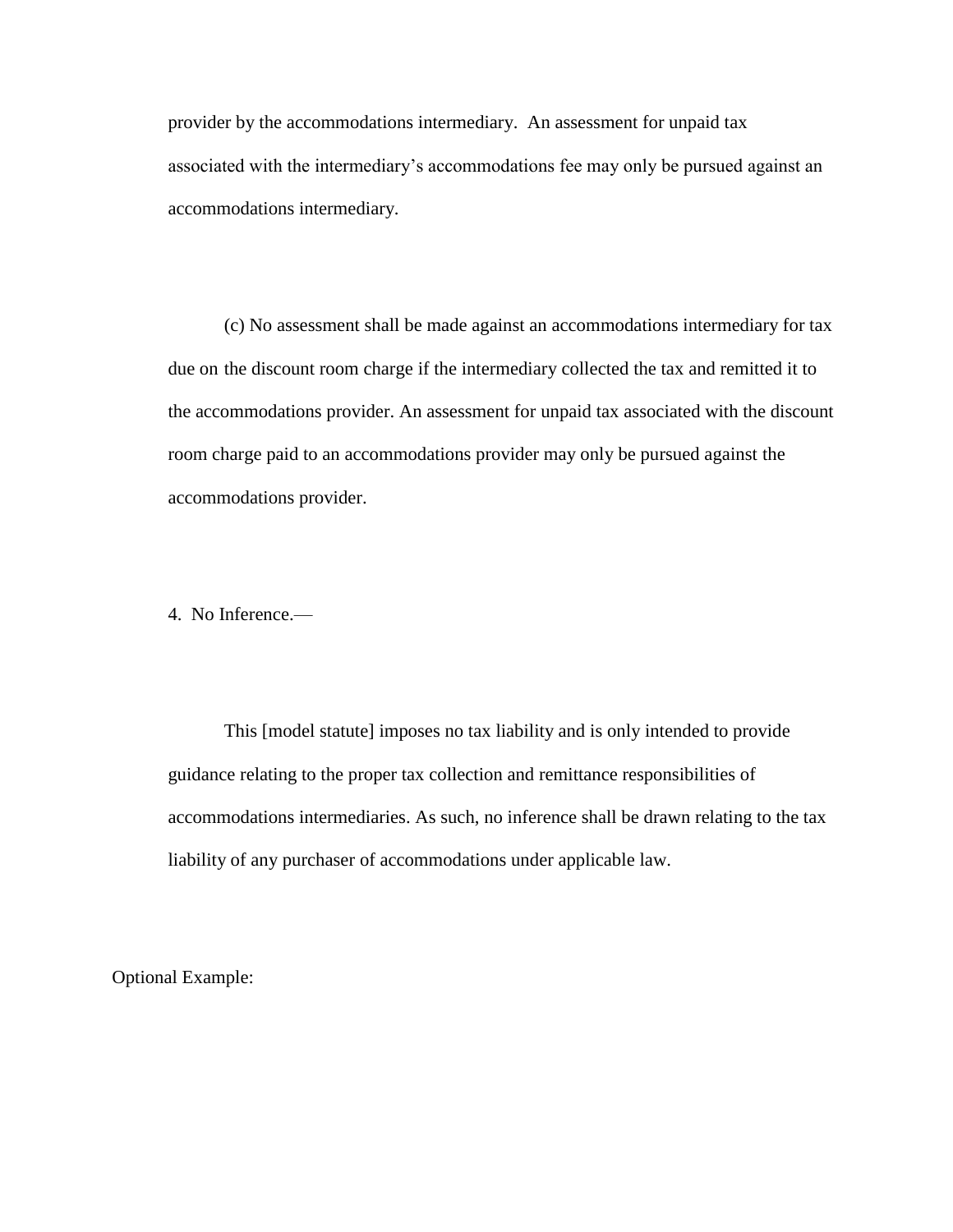Accommodations Provider (Provider) furnishes a one night accommodation to purchaser, who booked the accommodations through an Accommodations Intermediary (Intermediary). The room charge is \$100.00, which includes a \$20.00 accommodations fee. The Provider bills the Intermediary a discount room charge of \$80.00. A 5% tax applied to the discount room charge is \$4.00 and applied to the accommodations fee is \$1.00. The total price charged to the purchaser, including tax, is \$105.00, which is the sum of the discount room charge, the accommodations fee and the \$5.00 tax (\$100.00 room charge +  $[5\%$  tax rate x \$100.00 room charge] = \$105.00 price to purchaser).

Intermediary remits \$4.00 tax (5% tax rate x \$80.00 discount room charge) to the Provider and a \$1.00 tax (5% tax rate x \$20.00 accommodations fee) to the [state or local tax agency]. Provider remits the \$4.00 tax to the [state or local tax agency].

| \$80.00 |          | Discount room charge                                                                                                                             |
|---------|----------|--------------------------------------------------------------------------------------------------------------------------------------------------|
| \$20.00 |          | Accommodations fee                                                                                                                               |
|         | \$100.00 | Room charge                                                                                                                                      |
|         |          |                                                                                                                                                  |
| \$4.00  |          | Tax on discount room charge remitted by Intermediary to<br>Provider, and by Provider to [state or local tax agency] $=$<br>$(5\% \times $80.00)$ |
| \$1.00  |          | Tax on accommodations fee remitted by intermediary to<br>[state or local tax agency] = $(5\% \times $20.00)$                                     |
|         | \$5.00   | Total tax on room charge                                                                                                                         |
|         |          |                                                                                                                                                  |